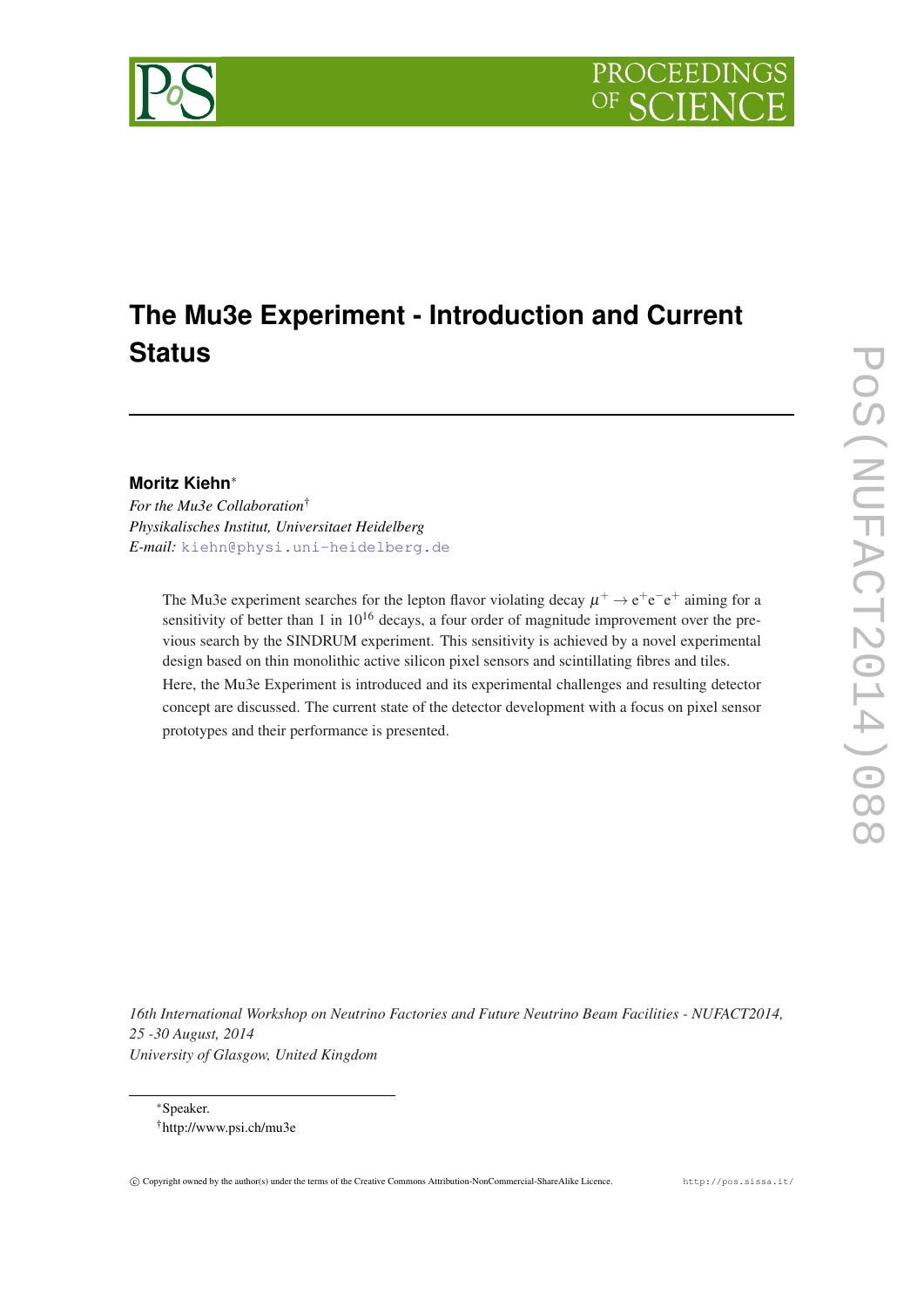#### 1. Introduction

In the original formulation of the standard model of particles physics (SM) lepton flavor is a conserved quantity. With the discovery of neutrino oscillations by Super-Kamiokande [1], SNO [2], KamLAND [3] and successive experiments it became clear that this is not the case in nature. In the current best understanding of elementary particle interactions flavor is directly broken in both the quark sector and in the neutral lepton sector. Charged lepton flavor violating (cLFV) decays, e.g.  $\mu \rightarrow e\gamma$  or  $\mu \rightarrow eee$ , are induced via neutrino mixing in loop diagrams but are heavily suppressed in the SM to branching ratios below  $10^{-54}$ . However, cLFV branching ratios can be significantly enhanced to experimentally accessible levels in many new physics models, e.g. grand unified theories [4, 5, 6] or SUSY [7]. This makes cLFV decays interesting as indirect searches for physics beyond the SM.

The Mu3e experiment [8] is a new experiment to be run at the Paul Scherrer Institut (PSI). It is designed to search for the decay  $\mu^+ \to e^+e^-e^+$  with a projected final sensitivity of 1 in 10<sup>16</sup> decays. Previous searches by the SINDRUM experiment did not see any signal events and set a limit on BR( $\mu^+ \rightarrow e^+e^-e^+$ ) of  $1 \times 10^{-12}$  at 90 % CL [9]. The Mu3e experiment would allow an improvement of four orders of magnitude in braching ratio sensitivity compared with the previous search.

In the following sections the overall design concept of the experiment and its underlying challenges will be discussed. A special focus is given to the design and performance of silicon pixel sensor prototypes for the the tracker component of the detector.

#### 2. Experimental Design

The basic concept of the Mu3e experiment is as follows. A high number of low-energy muons are stopped on a target surface where they decay at rest. The resulting decay electrons propagate in a homogeneous magnetic field and their trajectories are measured by a particle tracker. Signal decays are selected by looking for three reconstructed electrons that originate from a common decay vertex with the appropriate momentum and four-momenta, i.e.  $(\sum P_i)^2 = m_\mu^2$  and  $\sum \vec{p}_i = 0$ .

To reach the projected sensitivity of 1 in  $1 \times 10^{16}$  decays in a reasonable time frame, a muon rate in excess of  $1 \times 10^9$   $\mu$ /s is required. In addition, the muon beam needs to be low energetic and continuous to suppress combinatorial background from pile-up and to be able to stop the muons without a massive target. Existing beamlines at the PSI provide positive muon beams with a momentum of 28 MeV/c and rates of up to  $1 \times 10^8$   $\mu^+$ /s.

Since the electrons originate from muon decays at rest, their momentum is limited to half the muon mass of  $m_{\mu}/2 \approx 52.8 \text{ MeV/c}$ . These low momentum particles will show a high amount of multiple scattering in the detector material and the momentum resolution will be limited not by the position resolution of the tracker but by the induced multiple scattering [10].

To satisfy these requirements, a very low mass detetor with a high momentum resolution and precise timing is needed. The detector geometry should be optimized for measuring lowmomentum tracks in a multiple scattering dominated environment. At the same time the detector technology must be capable of handling high rates.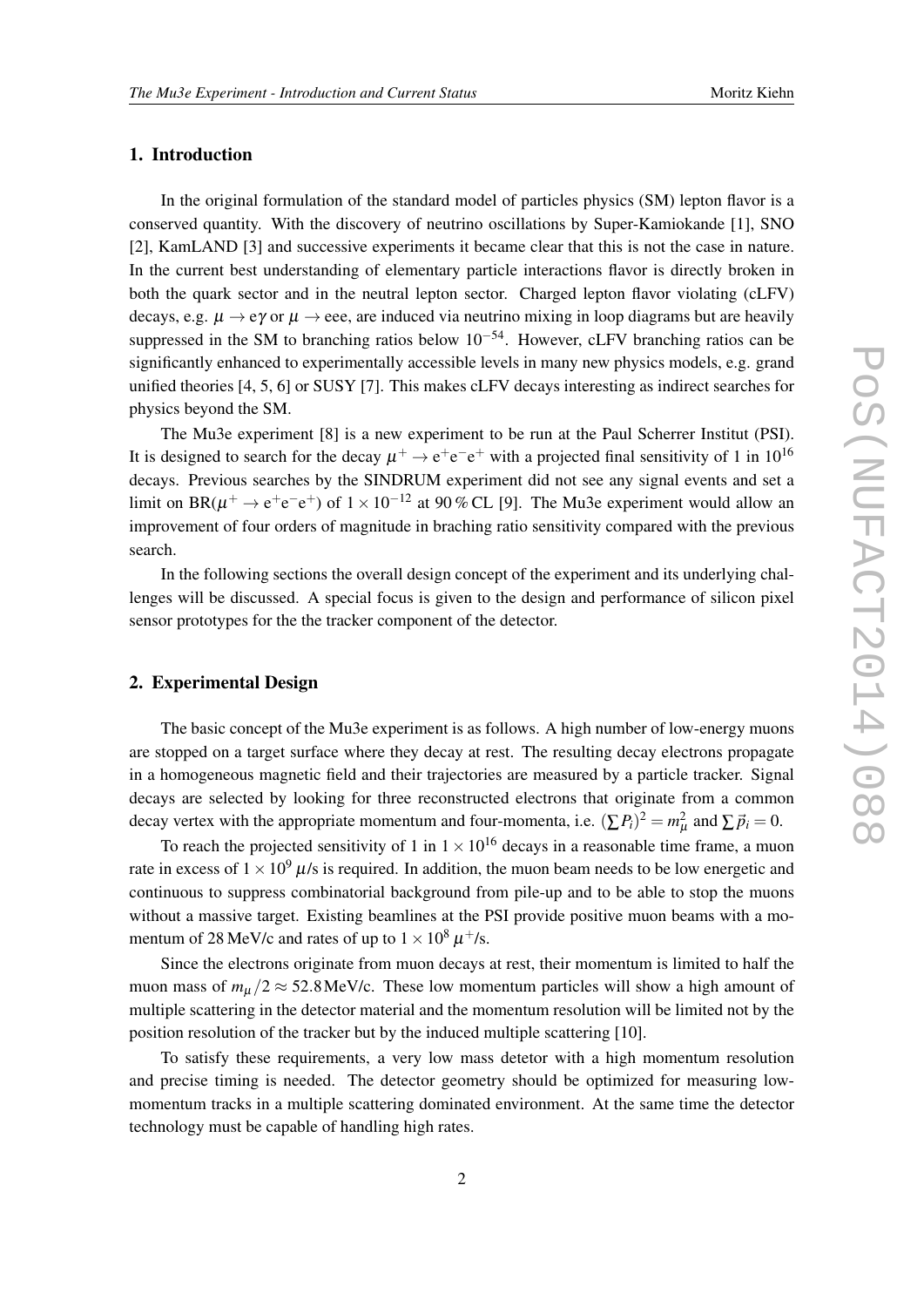

Figure 1: Schematic view of the Mu3e detector along the muon beam direction.

Figure 1 shows a schematic of the Mu3e detector. The incoming muon beam is stopped on an extended double hollow cone target. The extended target spreads out the muon decay vertices over a large area to reduce combinatoric background. Its thickness is optimized to provide a uniform distribution of the decay vertices with a high stopping power. The decay electrons propagate in a 1 T magnetic field and are measured in the central part of the detector by four layers of silicon pixel sensors arranged in a barrel-like geometry around the target. The two innermost layers are located as close as possible to the target to allow for a very precise measurement of the vertex position. After passing the central part of the detector, the electrons are allowed to propagate freely. Due to their low momentum, they will curl back and their positions are measured again by two additional layers of silicon pixels sensors located up- and downstream of the target. Two of these recurl stations are located on each side of the central station to increase the acceptance. Each of the five stations has a length of 36 cm and an outer radius of 7 cm.

Additional timing measurements are provided by thin layers of scintillating fibres in the central part of the detector and by thick scintillating tiles below the recurl stations. To separate the decays a timing resolutiong of  $\lt 1$  ns for the fibre tracker and  $\lt 100$  ps for the fibre detector is required.

#### 3. Pixel Sensor Prototypes

The silicon pixel sensors for the Mu3e experiment must fulfill the following requirements: high rate capabilities, continuous readout and low material budget. All these can be fullfilled by so-called high voltage monolithic active pixel sensors (HV-MAPS) developed by Peric [11]. ´

HV-MAPS are a novel silicon sensor technology that combines the active sensor diode and the analog and digital readout electronics on a single chip that is produced with a commercial CMOS process. This removes the need for an additional readout chip and the associated bump-bonding procedure used in hybrid sensors commonly found in current silicon trackers. The thickness of the CMOS electronics in combination with a thin depletion zone of  $9-11 \mu m$  allows the sensor chip to be thinned below 50 µm. An applied high voltage of  $\sim$  70 V enables fast charge collection via drift. This technology enable the production of fast and thin pixels sensors required for the Mu3e experiment.

#### 3.1 MuPix4 Prototype

The MuPix4 prototype is an implementation of the HV-MAPS concept for the Mu3e experi-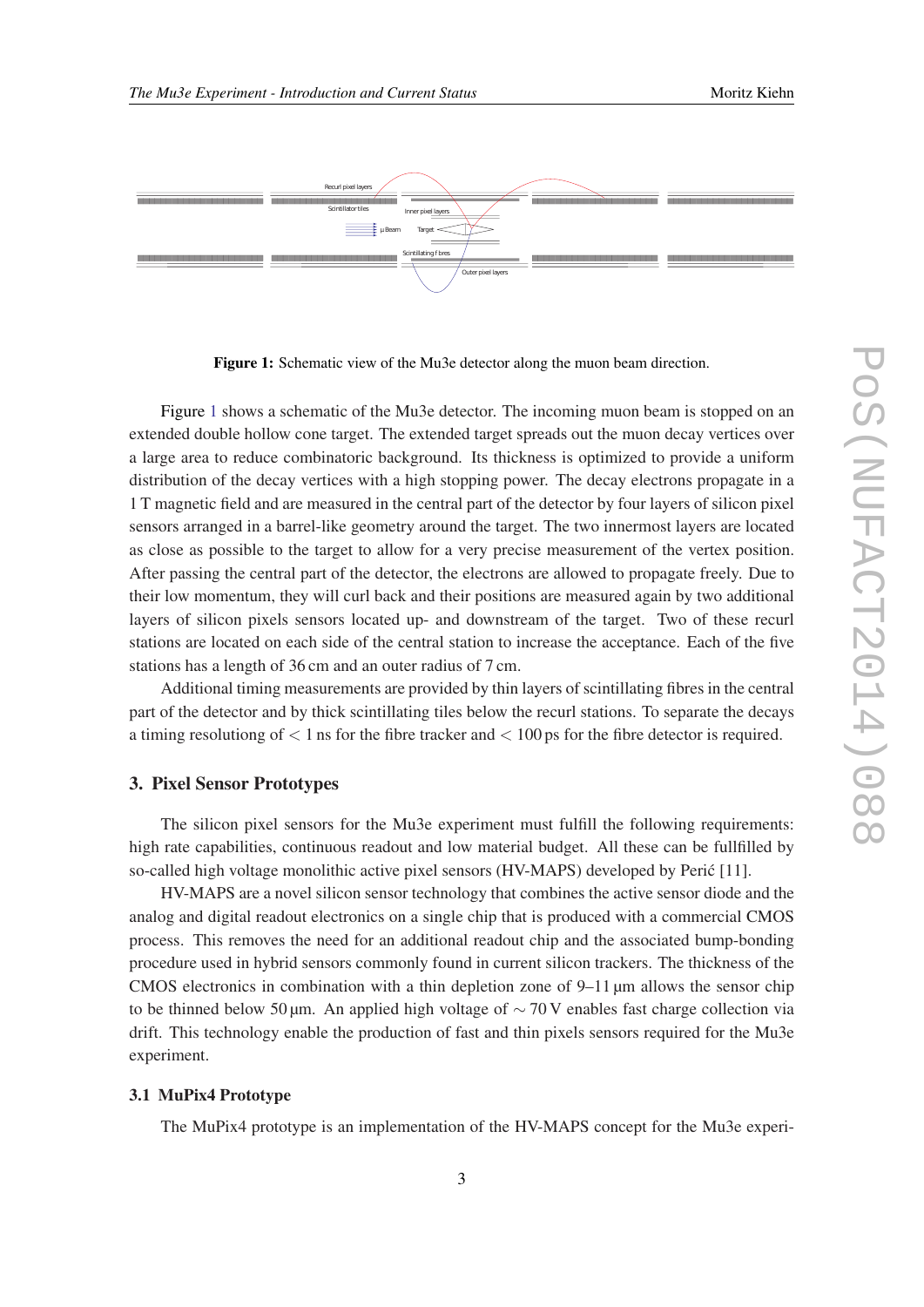ment. It is a small scale prototype with a pixel size of  $92 \mu m \times 80 \mu m$  and a total number of  $32 \times 40$ pixels. The chip has an active area of approx. 2.944 mm  $\times$  3.2 mm = 9.42 mm<sup>2</sup> corresponding to approx. 95 % of the total area. The remaining inactive 5 % of the area are located in a small strip on one side and contain part of the readout electronics.

The prototype provides a zero-suppressed digital readout with timestamps. It uses binary hit information, i.e. only the hit position and its time without amplitude information is registered. Each pixel has a dedicated comparator with a global threshold and additional local threshold tuning DACs to correct for pixel-to-pixel variations in the signal amplitude. This prototype already integrates the full analog electronics and part of the digital electronics. Particle hits are registered by each pixel and read out asynchronously using an additional readout FPGA. The timing resolution is determined by the timestamp binsize of the stored hits and not by the readout frequency of the chip.

#### 3.2 Testbeam Measurements

The MuPix4 prototype was tested extensively with radioactive sources and various light sources in the laboratory where it showed a good performance within the expected parameters. Additional test were performed using a 1–6 GeV/c electron beam and the Aconite EUDET beam telescope [12, 13] at the DESY testbeam facilities. In the following some results from these testbeam measurements are discussed.

The prototype was placed as a device-under-test (DUT) inside the beam telescope and was integrated into the telescope DAQ system EUDAQ [14]. The resulting data was analysed using the EUTelescope [15] analysis software.

Electron tracks are reconstructed using only the hit information from the telescope. The track position is then extrapolated to the DUT and matched to a corresponding hit regisqtered by the prototype. The mean of the resulting residual distribution is usually well below  $10 \mu m$  indicating a accurate alignment of the telescope and the DUT.

The single hit efficiency is determined from the ratio of tracks with and without an associated hit on the DUT. The efficiency map over the whole pixel matrix for one configuration of threshold and high voltage is shown on the left side of figure [2.](#page-4-0) The overall efficiency is well above 99 % for most of the pixel matrix without any indications of systematic local variations. However, the measurement is limited by the low number of entries as indicated by the statistical error bars in the projections along the columns and rows and by the white pixels without any registered tracks. Minor inefficiencies are visible around column 30 where the efficiency drops to  $\sim 80\%$ . These can be attributed to a non-optimized per pixel threshold tune. This is expected to be resolved in the next measurements.

The right side of figure [2](#page-4-0) shows the global efficiency averaged over the whole pixel matrix as a function of the global threshold. The efficiency drops as the threshold is increased due to statistical fluctuations of the hit signal, i.e. a fraction of the hit signals is below the given threshold and are not registered as hits in the sensor logic. For a given threshold the efficiency increases for a higher voltage since the signal amplitude increases with the applied voltage.

For the lowest threshold the global efficiency is  $> 99.5\%$  but from the right side of figure [2](#page-4-0) it is clear that the measured efficiency plateau is very small. For lower thresholds the setup seemed to run into noise problems.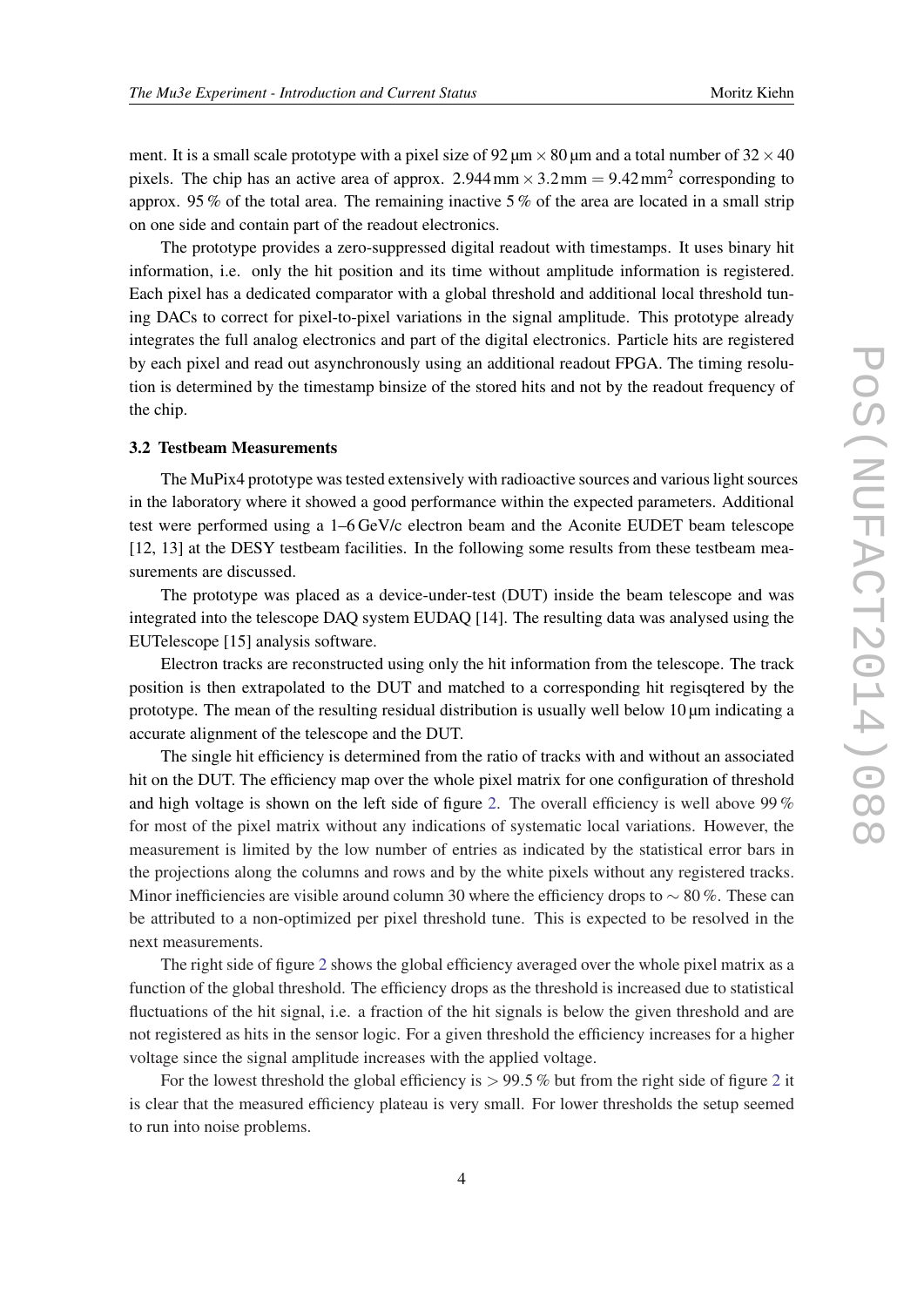<span id="page-4-0"></span>

Figure 2: On the left: efficiency map for a single configurations. On the right: global efficiencies for different configurations.

The timing resolution for the hit timestamps averaged over the whole pixel matrix was measured to be  $< 17$  ns.

#### 3.3 Future Sensor Prototypes

The measurements with the MuPix4 prototypes are very promising and show that the HV-MAPS concept fulfills the requirements of the Mu3e experiment. The current prototypes are however not yet usable as the pixel sensors for the experiment. The chip needs to be scaled up to the full sensor size of  $2 \text{ cm} \times 2 \text{ cm}$  and the readout logic, which is partially implemented on the readout FPGA, needs to be moved to the chip itself. The next two versions, MuPix6 and MuPix7, of the prototypes are already available, but both are still small-scale prototypes. MuPix6 is similar to the MuPix4 prototype but adds an additional amplifier to optimize the analog performance of the chip. MuPix7 integrates the full readout electronics on the chip.

#### 4. Summary

Mu3e is a new experiment to search for the cLFV decay  $\mu^+ \rightarrow e^+e^-e^+$  with a projected sensitivity of 1 in  $10^{16}$  decays. The detector is based on silicon pixel tracker using thin HV-MAPS sensors with additional scintillating fibres and tiles for precise timing measurement. The detector is optimized for high-rate, low-momentum electrons. The Mu3e experiment is currently in the research and development phase. Prototypes of all detector components exists and show the required performance. Testbeam measurements with MuPix4 pixel sensor prototype showed a single-hit efficiency of 99.5 %, a high uniformity over the whole pixel matrix and a timing resolution of  $< 17$  ns.

### 5. Acknowledgments

M.K. acknowledges support by the International Max Planck Research School for Precision Tests of Fundamental Symmetries.